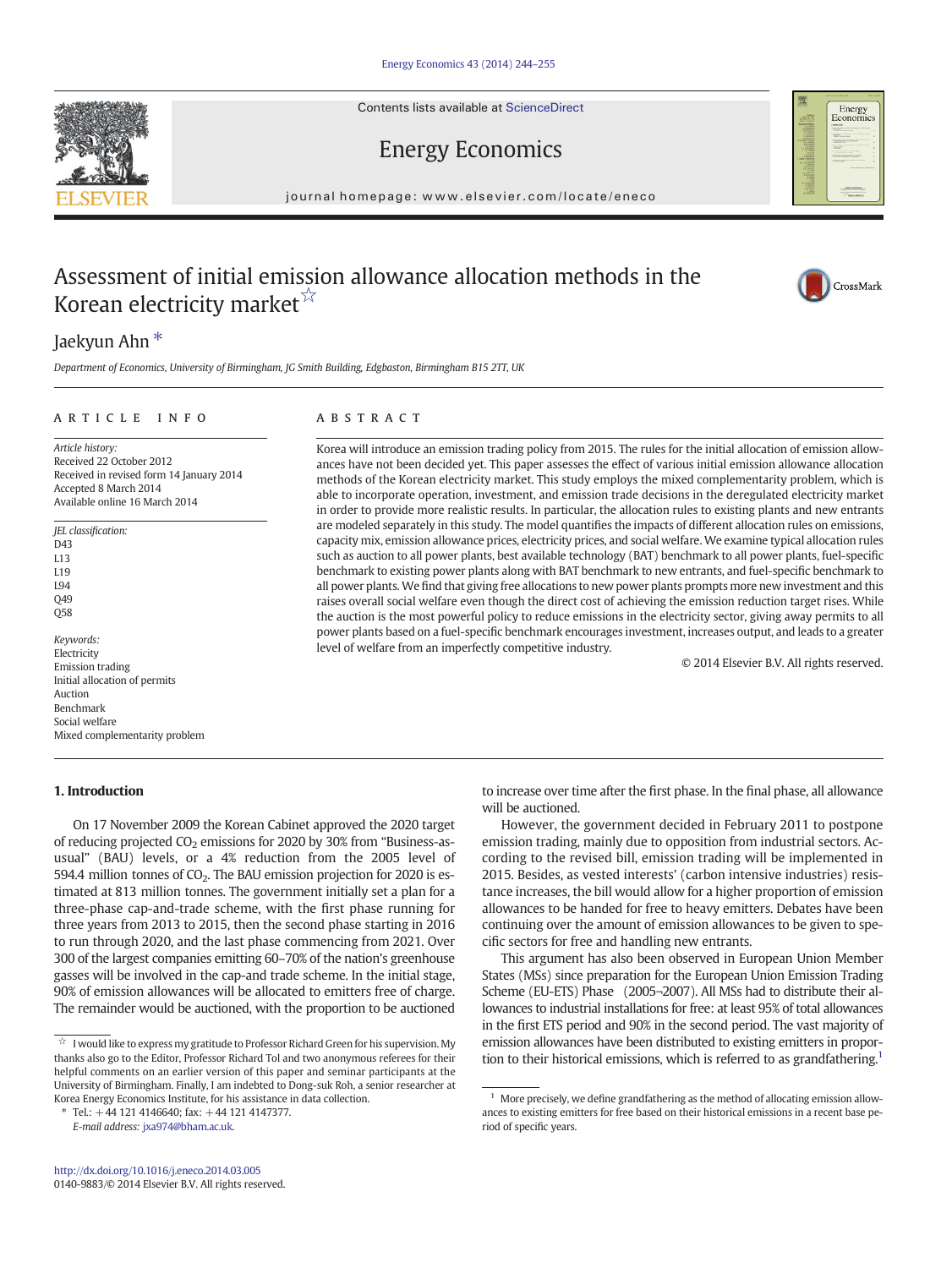Auctioning was an option for the remainder. This contradicts the economic perspective that advocates the auction (see [Cramton and Kerr, 2002](#page--1-0)). Nevertheless, the grandfathering allocation has remained the dominant rule in most MSs because of political resistance and concerns such as adverse effects on industrial competitiveness.

After the first phase of EU-ETS, the effect of the free emission allowances to existing firms has been investigated empirically and the potential effects of other allocation options have been assessed by scholars. In particular, studies have paid attention to the electricity sector, since electricity has been considered a special sector which is able to determine the emission price. In fact, electricity is the largest sector in the ETS, as over 40% of total allowances in the ETS were distributed to the sector. Besides this, electricity was the only sector in a net short position over the initial period [\(Trotignon and Delbosc, 2008](#page--1-0)). This means that the situation of power generation determines overall demand for the allowances and would have a major impact on allowance prices. The long economic life of power plants also has a durable effect on the cost of achieving future emission targets.

Existing power plants were provided with allowances in most MSs based on historic emissions for the first phase of the EU-ETS. Historic emissions are calculated for a recent reference period within a fixed time frame or updated. Finally, adjustment factors such as expected growth and future compliance for reduction could be applied to the historic emission records.

Grandfathering has several advantages for introducing an emission trading policy; it reduces political resistance from carbon intensive industries as they are guaranteed sustainable profits under the regime [\(Åhman et al., 2007](#page--1-0)) and provides incentives for industries to report installations' past emissions at the same time. In fact, reasons to favor the historic emissions were that EU-MSs did not have enough time to build up a suitable benchmark, mainly because of difficulties for various sectors and legal issues at the beginning of the EU-ETS ([Ellerman et al.,](#page--1-0) [2010](#page--1-0)). On the other hand, most MSs applied the benchmark to new entrants from the first phase.

However, there has been a consensus that the free allocation, namely the historic emission approach, led to two main problems: 'windfall profits' and distortion of investment. Power companies gained substantial windfall profits from the grandfathered emission allowances. They could pass the opportunity costs of  $CO<sub>2</sub>$  in liberalized electricity markets, as economic studies demonstrate [\(Sijm et al., 2006\)](#page--1-0), even though their monetary costs did not rise. Even worse, some allocation methods to new technology give the wrong signal to investment decisions. Generally, carbon intensive power plants such as coal receive more allocations than lower carbon technology such as gas, under the historic emission allocation. Therefore, the allocation distorts investment decisions towards carbon intensive technology. Considering fossil fuel power plants' life of decades and fixed allowance budgets, distorted investment decisions significantly increase the total cost of achieving the emission target in the future [\(Åhman and Holmgren, 2006; Neuhoff](#page--1-0) [et al., 2006](#page--1-0)).

After the ETS phase 1, there was a tendency to gradually adopt benchmarks instead of the historic emission approach. Although the majority of MSs base their allocation method on historical emissions (for an overview of allocation provisions in all MSs, refer to [Rogge and](#page--1-0) [Linden, 2008](#page--1-0)), this movement recognizes the adverse effects on the economy mentioned before. This study defines the benchmark as a free allocation method to both existing and new entrants using a specific emission rate per unit output (e.g.  $tCO<sub>2</sub>/MWh$ ) combined with a unit capacity and actual or common operation time for installation. Glancing at the benchmark systems adopted in MSs for the second phase, they show different provisions. But the benchmarks could be divided into two main categories. Firstly, emission values based on the best available technology (BAT) or on average performance could be applied to a particular technology group, which is called the fuel-specific benchmark. Secondly, a single BAT emission value could be set for all plants, known as the uniform benchmark.

In general, compliance and strict emission factors under the benchmark improve energy efficiency compared to the historic emission approach, but the following criticism has been made regarding the fuel-specific benchmark: it often sets a higher emission factor for more carbon intensive power plant types, meaning that more emission allowances are provided to coal power plants than to gas power plants. As existing studies [\(Hepburn et al., 2006; Neuhoff et al., 2006\)](#page--1-0) point out, this creates a bias towards more carbon intensive technology in terms of firms' operating and investment decisions. Consequently, it increases  $CO<sub>2</sub>$  emissions and drives up  $CO<sub>2</sub>$  prices. Finally, consumers face higher electricity prices,<sup>2</sup> reflecting the  $CO<sub>2</sub>$  prices in the long term.

In contrast, the uniform benchmark prevents the distortion problems in that all plants receive emission allowances equally. If the emission factor is based on low-carbon technology, gas fired power plants such as CCGT are a more attractive option for investment, so that effective abatement of  $CO<sub>2</sub>$  in the power sector for long periods can be accomplished. However, several European countries are vulnerable to the security of natural gas supplies, with concerns about their longterm availability and an increase in dependence on a few countries. For this reason, the uniform benchmark to new entrants has been avoided in several MSs (typically, Germany) where coal-fired plants account for the majority of the power mix. These various allocation provisions in MSs will be harmonized in the third phase ([European](#page--1-0) [Parliament and Council, 2009\)](#page--1-0).

The Korean government is at the point where it needs to decide initial allocation methods. However, there have been few attempts to investigate the impact of the allocation plans on the Korean electricity sector so far, even though the sector is the largest source of emissions. The electricity sector is expected to play a major role in deciding the emission price.

Therefore, the purpose of this study is to assess the effect of initial allocation methods consisting of full auction, the fuel-specific benchmark, and the uniform BAT benchmark for existing and new entrants on social welfare in order to draw a reasonable political implication.

In order to do this, this paper employs a mixed complementarity problem (MCP) model which is able to incorporate operation and investment decisions, taking account of capacity and emission constraints under different allocation scenarios in the competitive electricity market. In particular, the model is designed to allow endogenous investment decisions subject to different allocation rules to new entrants, which has a contribution to the existing literature. The main outcomes from the model consist of capacity mix, electricity prices, emission prices, and social welfare, under the allocation scenarios. We found that firms invest more with the fuel-specific benchmark than with auctioning, and though the cost of emissions reduction is higher, the extra investment (which had been below socially optimal levels) means that social welfare actually rises.

The remainder of this study is organized as follows. Next section explains how the emission trading market reacts to different allocation method. Section three overviews the MCP framework and describes the full model of this study. In section four, we apply the MCP model to the Korean electricity market. Section five compares the results of the electricity sector's emissions, total new investment capacity, emission allowance prices, electricity prices, and social welfare for all allocation scenarios. The final section concludes.

### 2. Theory

Panel A in [Fig. 1](#page--1-0) depicts how the permit price is determined under different emission permit allocation methods to existing power plants in the emission trading system. Let us assume that there are two players in the emission trading market: an aggregated electricity sector and non-electricity sector. The marginal abatement cost (MAC) curves of

 $2$  This would hold unless the allocation of permits to new plants leads to a large increase in capacity.